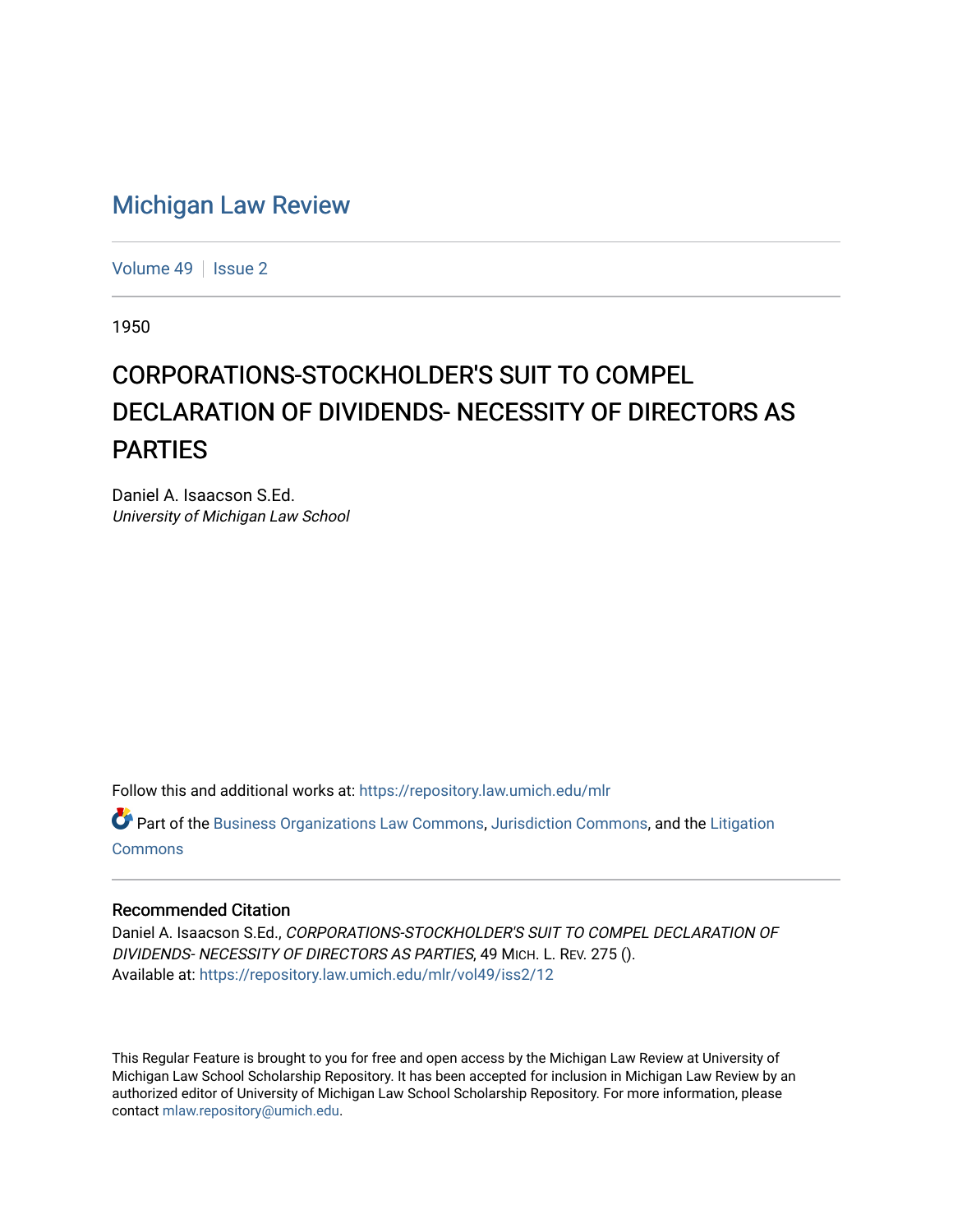CORPORATIONS-STOCKHOLDER'S SUIT TO COMPEL DECLARATION OF DIVI-DENDS-NECESSITY OF DIRECTORS AS PARTIES-Plaintiff, a citizen of New York and the owner of some preferred stock in the defendant Delaware corporation, brought a class action against the corporation in a federal district court in Pennsylvania to compel the declaration and payment of dividends on the preferred stock, alleging that the directors had acted in had faith in violation of their duties as fiduciaries. Defendant's articles of incorporation provided that the preferred stock was entitled to receive dividends "when and as declared by the Board of Directors"; the by-laws permitted a majority of the hoard to constitute a quorum for purposes of transacting business. In an interlocutory order the court directed that a majority of the directors were necessary parties and should he served. Of the twelve directors, only the three who resided in Pennsylvania were served, there being no one state in which a majority could he served. On appeal from the granting of a motion to dismiss for lack of indispensable parties, *held,* reversed and remanded. In an action by a defrauded stockholder to compel the declaration and payment of dividends, the plaintiff has a cause of action against the corporation itself which can he enforced by a court of equity without the necessity of joining the directors, provided the corporation is properly made subject to suit and has property within the state. *Kroese v. General Steel Castings Corporation,* (3d Cir. 1950) 179 F (2d) 760.1

1 There appears to be a dispute on the question as to whether in federal courts all mattezs as to indispensable parties should be decided by reference to federal or state law.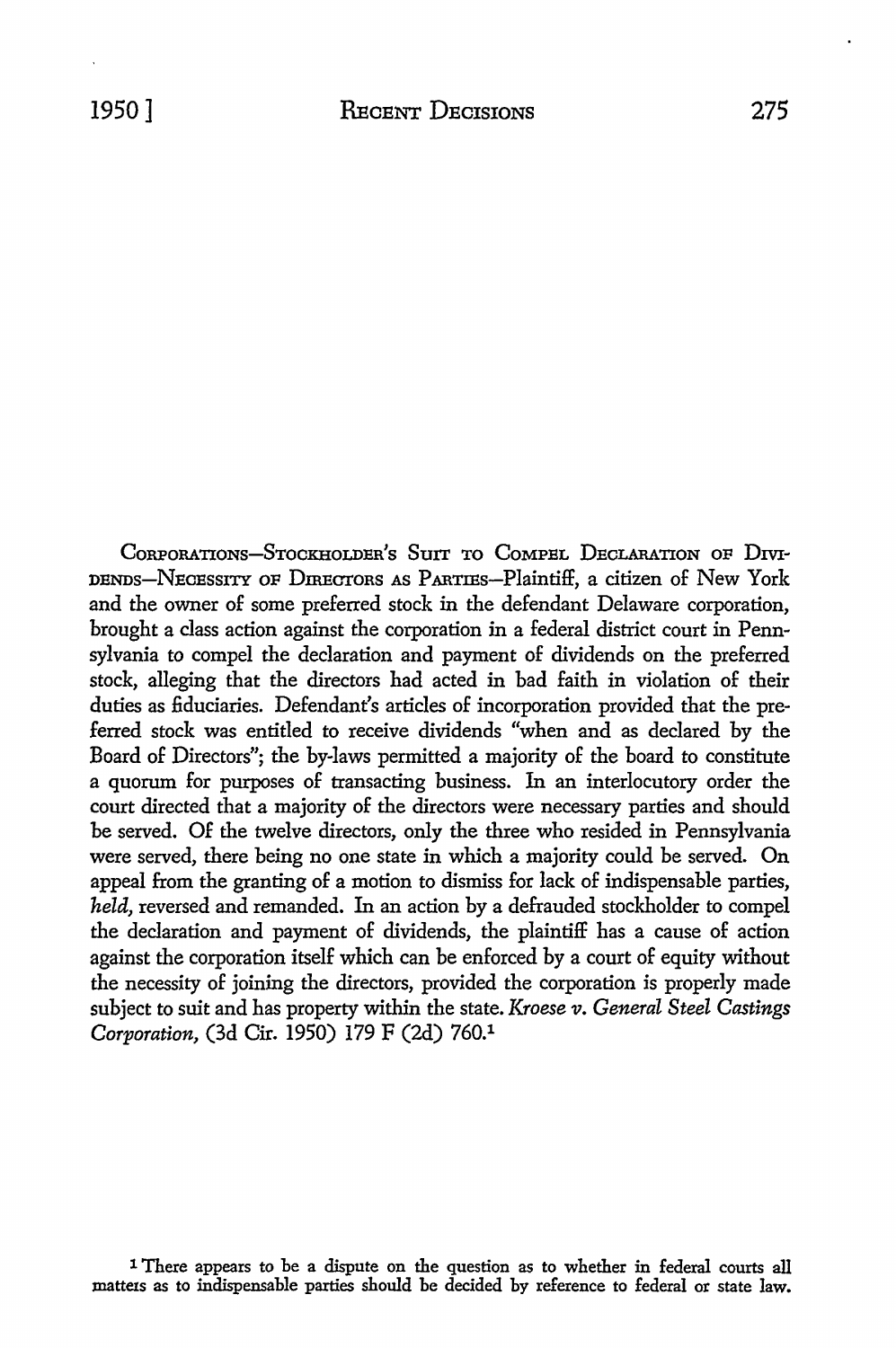While there has not been a great deal of litigation on this precise point, the case authority and text writers overwhelmingly expound the notion that in a class suit by shareholders to compel the declaration and payment of dividends, the directors are necessary parties.<sup>2</sup> Ordinarily, by virtue of state law or the articles of incorporation, the declaration of dividends is a matter solely within the discretion of the board of directors and a court of equity will not interfere with that internal management unless abuse of discretion or bad faith can be shown.<sup>3</sup> The argument continues that since the court itself cannot declare a dividend but can only order the board of directors by an appropriate decree to do so, the directors, or a sufficient number to constitute a quorum, must be subject to the personal jurisdiction of the court in order that the decree be binding. On the surface this reasoning seems hard to attack for it would appear that no particular burden is placed upon the party bringing the action. However this problem assumes importance only in those situations where, for example, the requisite number of directors are not subject to service of process in any one jurisdiction, or, if they are, in a jurisdiction in which the corporation is not subject to suit.<sup>4</sup> It is to this problem (where, under the above rule, a stockholder may have a right that is unenforceable in practice) that the principal case is directed in a real effort to achieve a fairer result. It being obvious that the plaintiff gains by a holding that directors are not necessary parties, the essential question is whether a measure of fairness to the corporation and its directors has been maintained, a question which this decision answers in the affirmative. This view starts from the idea that a stockholder, while he has no legal right to property of the corporation until a dividend is declared, has an equitable right under certain circumstances and therefore a cause of action exists against the corporation itself.<sup>5</sup> Upon a proper showing, the court imposes a duty upon the corporate  $body<sup>6</sup>$  to distribute the appropriate amount in dividends, leaving it to

Cf. 3 MOORE, FEDERAL PRACTICE, 2d ed., 2153 (1948) with 3 OHLINGER, FEDERAL PRACTICE 355 (1948). Judge Goodrich in writing this decision felt that in this context the question of indispensability was a matter of substance, depending upon state law. However, he added that the end result to this question should be the same regardless of the approach. Principal case at 761.

<sup>2</sup>Schuckman v. Rubenstein, (6th Cir. 1947) 164 F. (2d) 952, cert. den. 333 U.S. 875, 68 S.Ct. 905 (1948); Kales v. Woodworth, (6th Cir. 1929) 32 F. (2d) 37; NY PA NJ Utilities Co. v. Public Service Commission, (D.C. N.Y. 1938) 23 F. Supp. 313; Connelly v. Weisfeld, 142 N.J. Eq. 406, 59 A. (2d) 869 (1948); Jones v. Van Heusen Charles Co., 230 App. Div. 694, 246 N.Y.S. 204 (1930); Gesell v. Tomahawk Land Co., 184 Wis. 555, 200 N.W. 550 (1924). 11 FLETCHER, CYc. CoRP., perm. ed., §5326 (1931); BALLANTINE, CORPORATIONS §234 (1946).

<sup>8</sup>11 FLETCHER, CYc. CoRP., perm. ed., §5321 (1931).

<sup>4</sup>Principal case at 765: "It would be most unjust if he could not prove that claim for the lack of a proper forum." This problem was recognized in 61 HAnv. L. REv. 1253 (1948), a note criticizing the decision in Schuckman v. Rubenstein, supra note 2.

<sup>5</sup>"It has been said that a shareholder's suit to enforce payment of a dividend to him and the others as individuals is 'derivative' and any suit he may bring should be as for a wrong to the corporation. This seems to be an erroneous theory. The right of shareholders to distributions of profits is a direct claim upon the corporation. . • ." BALLANTINE, CoRPo-RATI0NS §234 (1946). Stevens v. United States Steel Corp., 68 N.J. Eq. 373, 59 A. 905 (1905).

6 19 C.J.S., Corporations, §1287, p. 967 and §1304, p. 988 (1940).